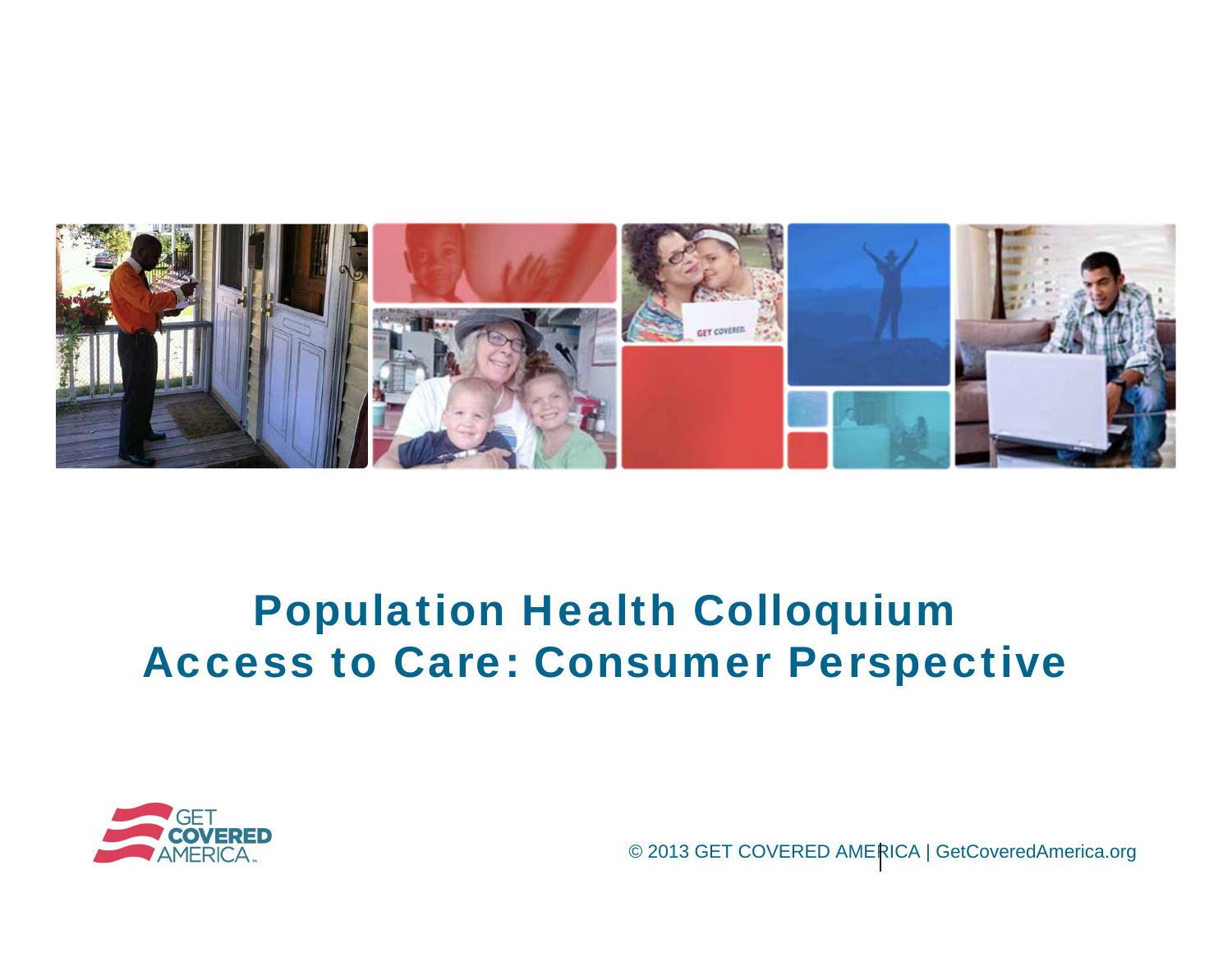

## Who We Are

GCA is a special project of Enroll America, <sup>a</sup>**non-political, non-partisan, non-profit**  organization. The GCA campaign aims to **maximize** the number of **uninsured**  Americans that **enroll in new health coverage options** made available by the Affordable Care Act.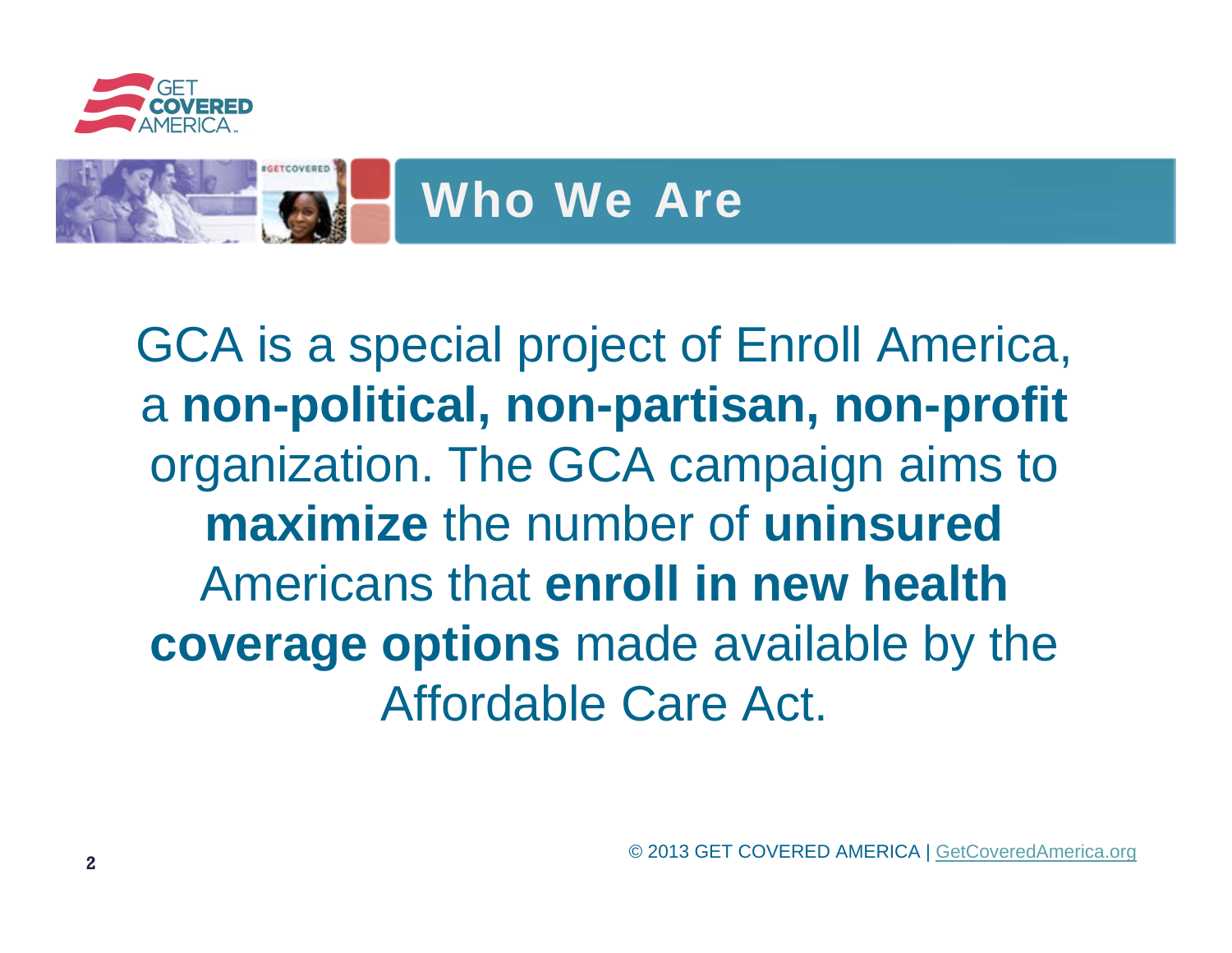

# What We Do

## **We Educate** –

We have conversations with the uninsured to give them facts and connect them with the assistance they need to get quality, affordable health coverage.



of the uninsured don't know their options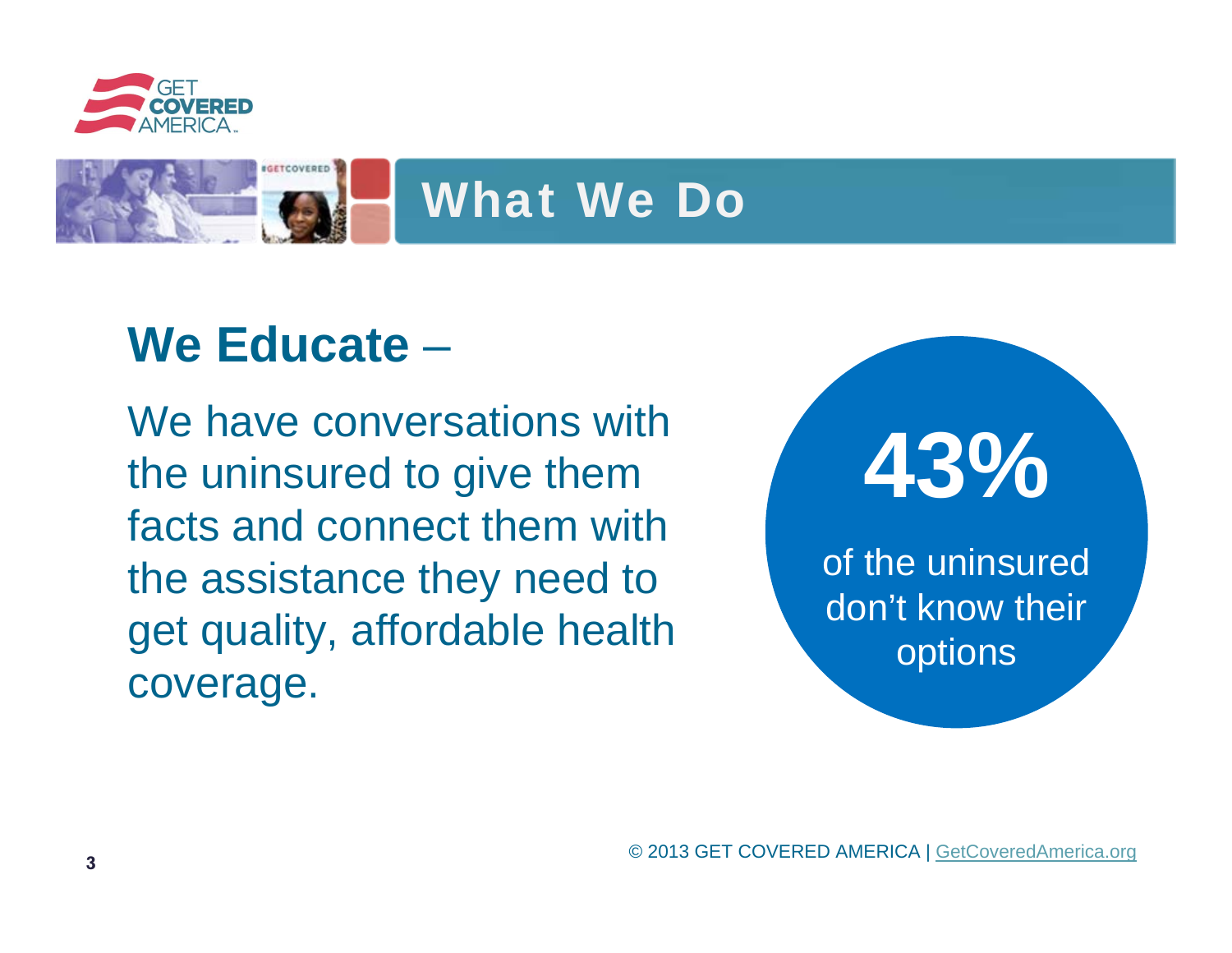

# Consumer Contacts

#### Multiple Contacts Per Consumer –

•Can take between 3-7 contacts before a consumer will take action.

- Media
- Word-of-Mouth
- Neighborhood Canvasses
- Phone Calls
- E-mails/Online Advertising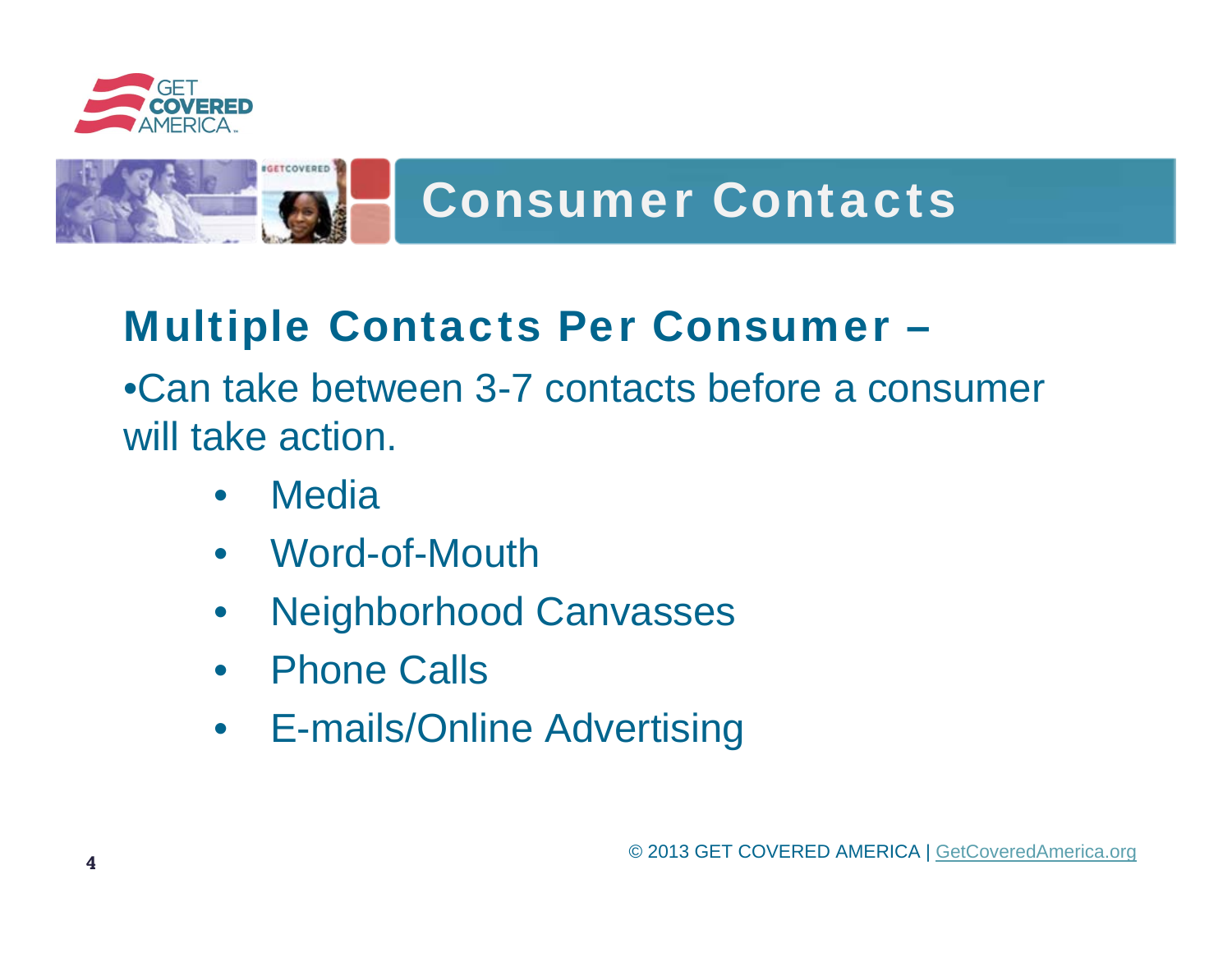



#### Consumer Contacts

# **Over 1.2 million**

are uninsured in **Pennsylvania** 

© 2013 GET COVERED AMERICA | GetCoveredAmerica.org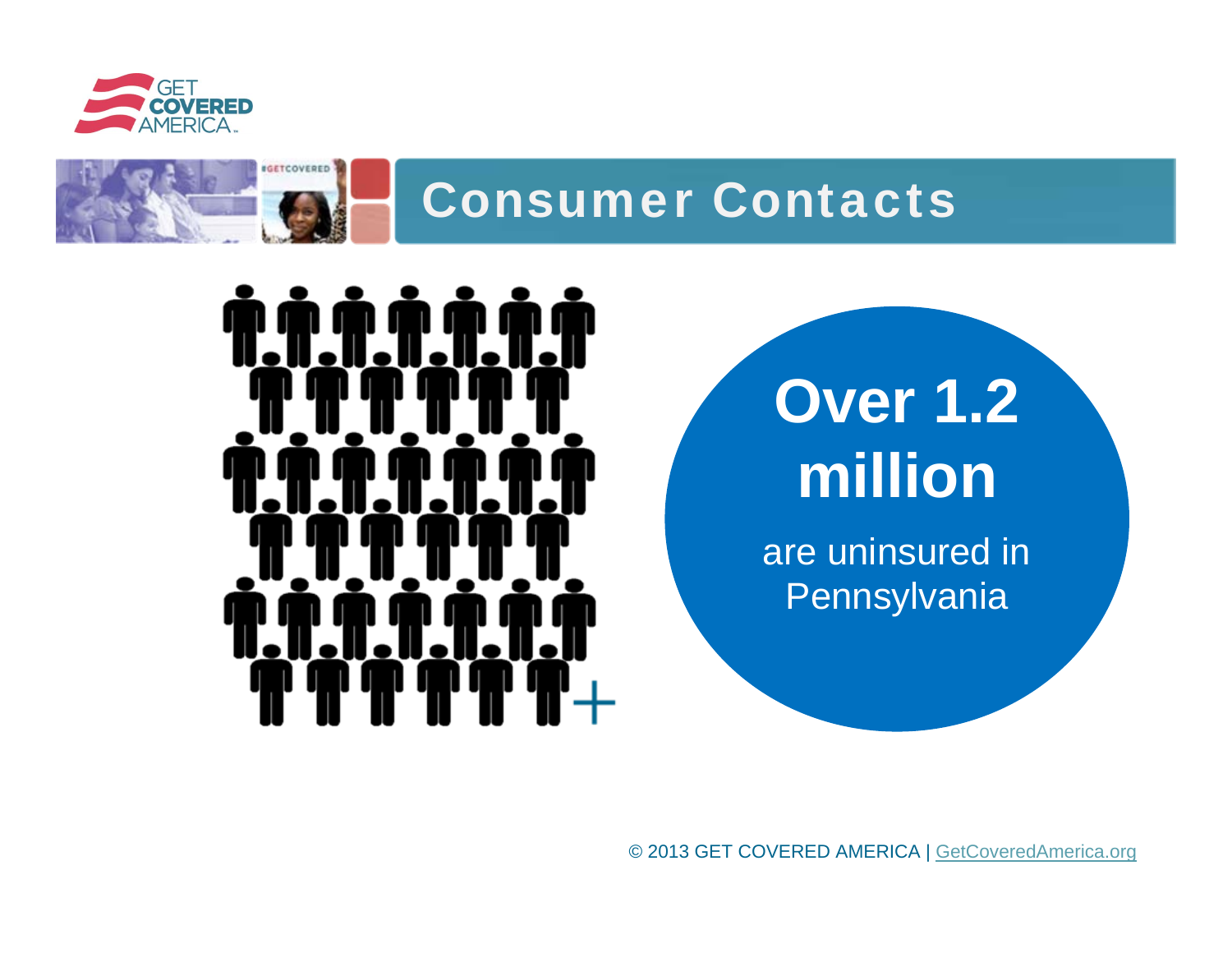

# Consumer Contacts

#### Partnerships –

- •Government Resources
- •Houses of Worship
- •Unions and Occupational Organizations
- •Medical Care Centers
- •Community Organizations
- •Colleges and Universities
- •Volunteers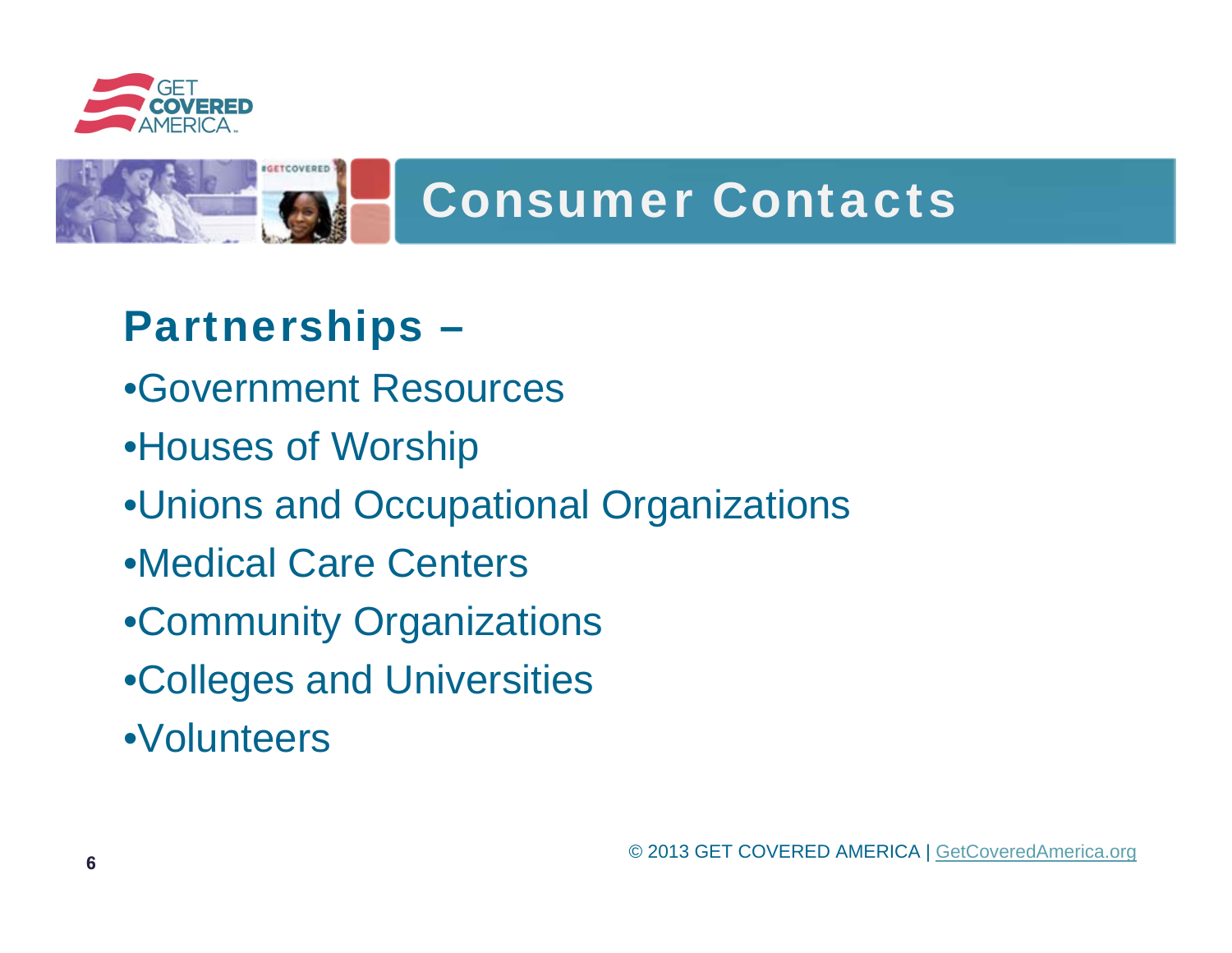



All insurance plans must cover doctor visits, hospitalizations, maternity care, emergency room care, and prescriptions.

#### **Financial help is** available to pay for a health insurance plan.

Insurance plans cannot deny you coverage for a pre-existing condition.

All insurance plans show the costs and what is covered in simple language with no fine print.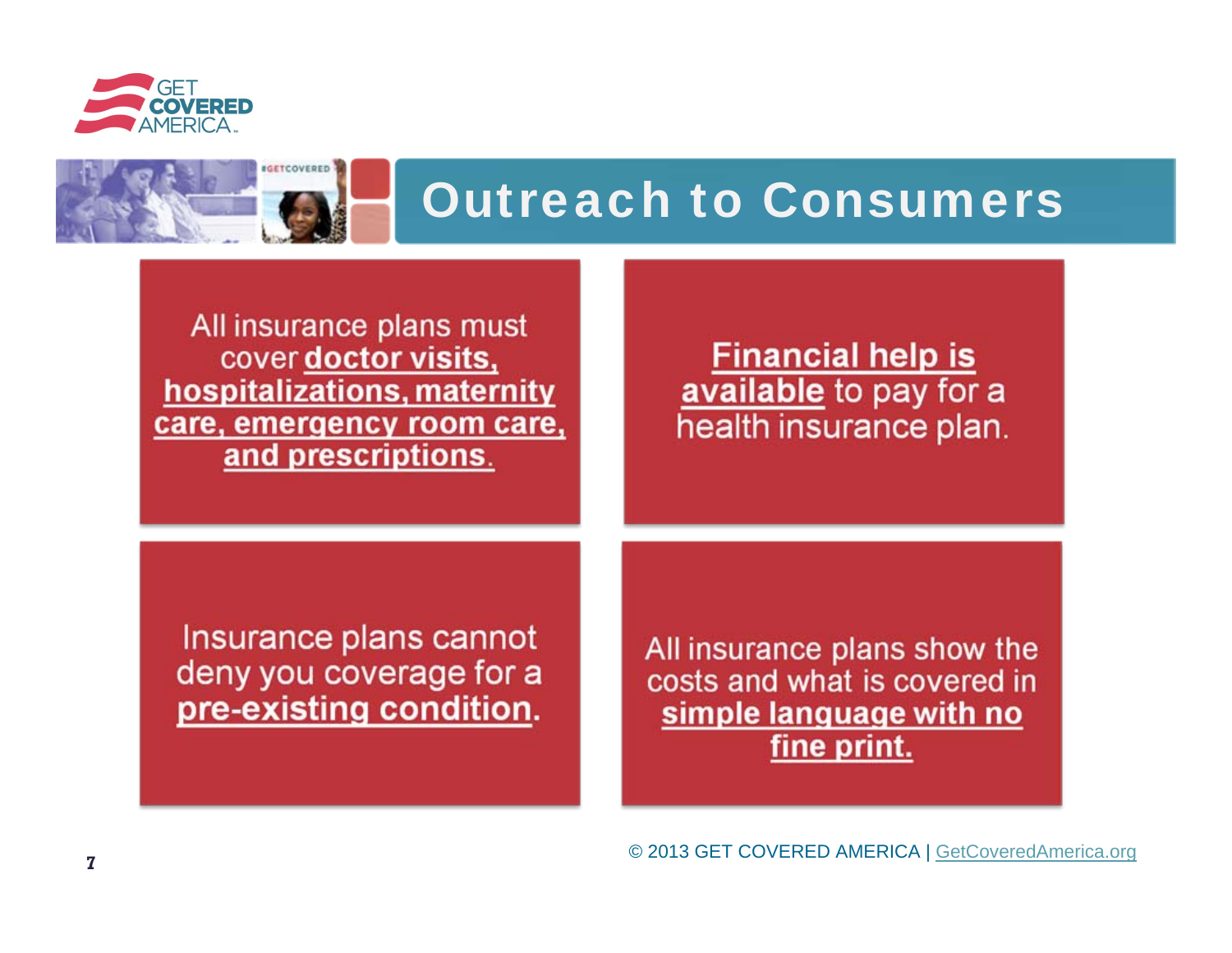

# Outreach to Consumers

#### **Our Messaging**

- Done by survey
- Covers top concern of 89% of uninsured
- **Evolution of Messaging: Addressing** Perceived Barriers to Enrollment
	- 69% believe plans to be unaffordable
	- Over 50% of uninsured cited perceived difficulty as a major factor in not viewing options
	- Lack of knowledge about enrollment deadline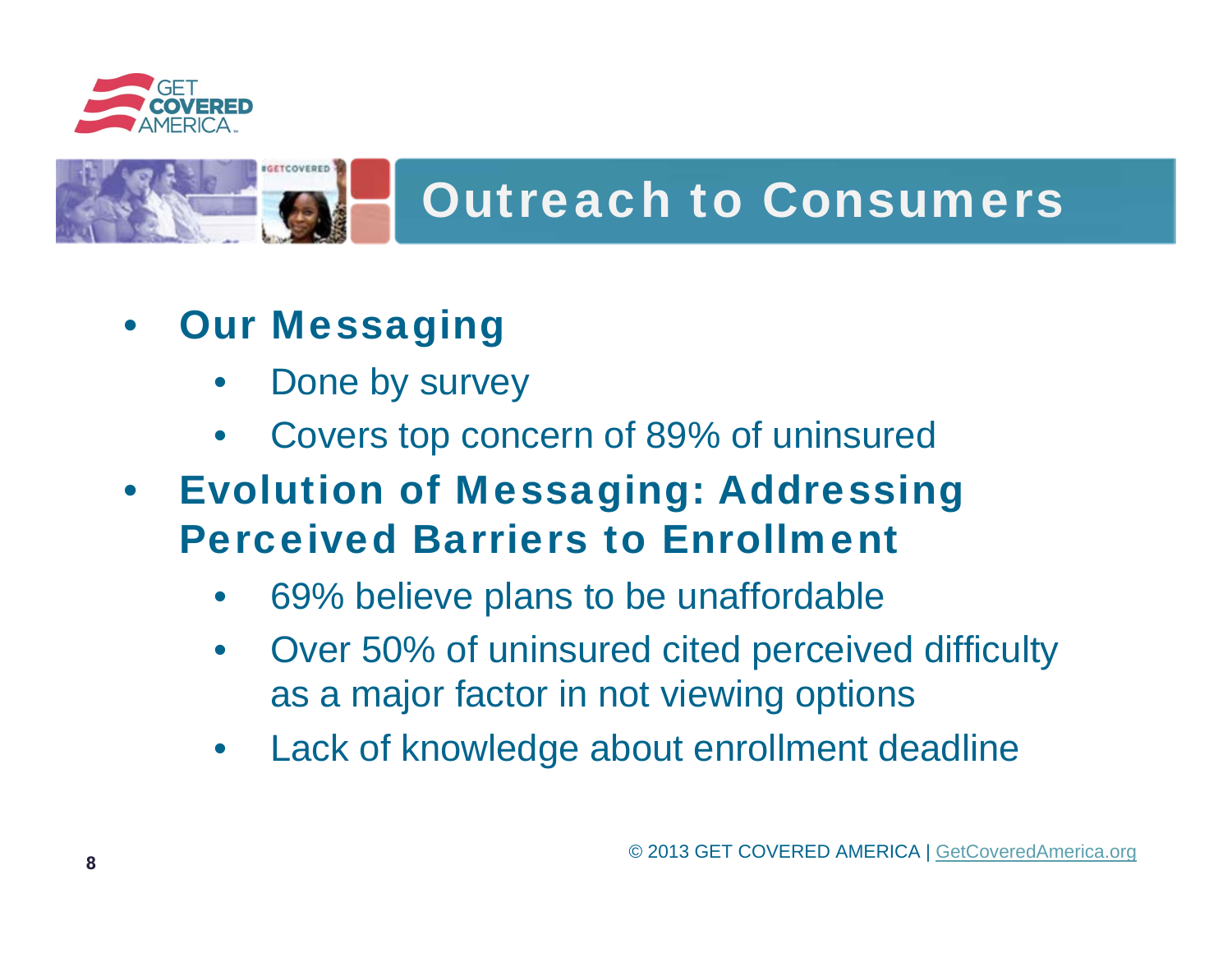



#### **Complete 1 Application**



HHS Hotline: 1-800-318-2596





Medicaid

Marketplace

CHIP CHIP

Source: Enroll America, Nov, 2012

© 2013 GET COVERED AMERICA | GetCoveredAmerica.org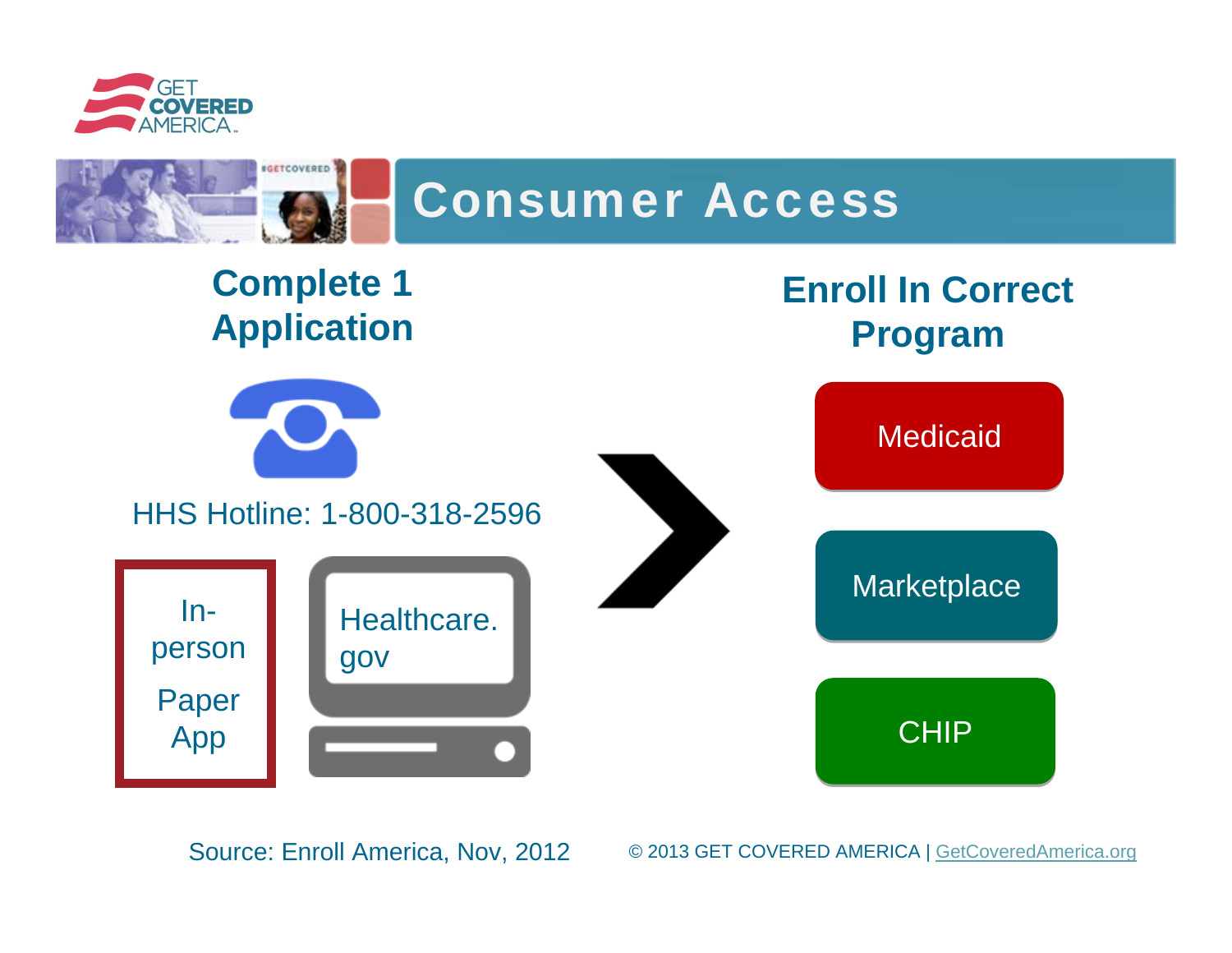

# Consumer Access

#### • Reasons for Seeking Assistance

- Limited access to computers/internet
- Perceived difficulty
- No previous experience with health care coverage or health care terminology

#### • Available Assistance

- Appointments for in-person assistance
- Roving enrollment events
- Walk-in enrollment stations
- Conference calls with assister and HHS Hotline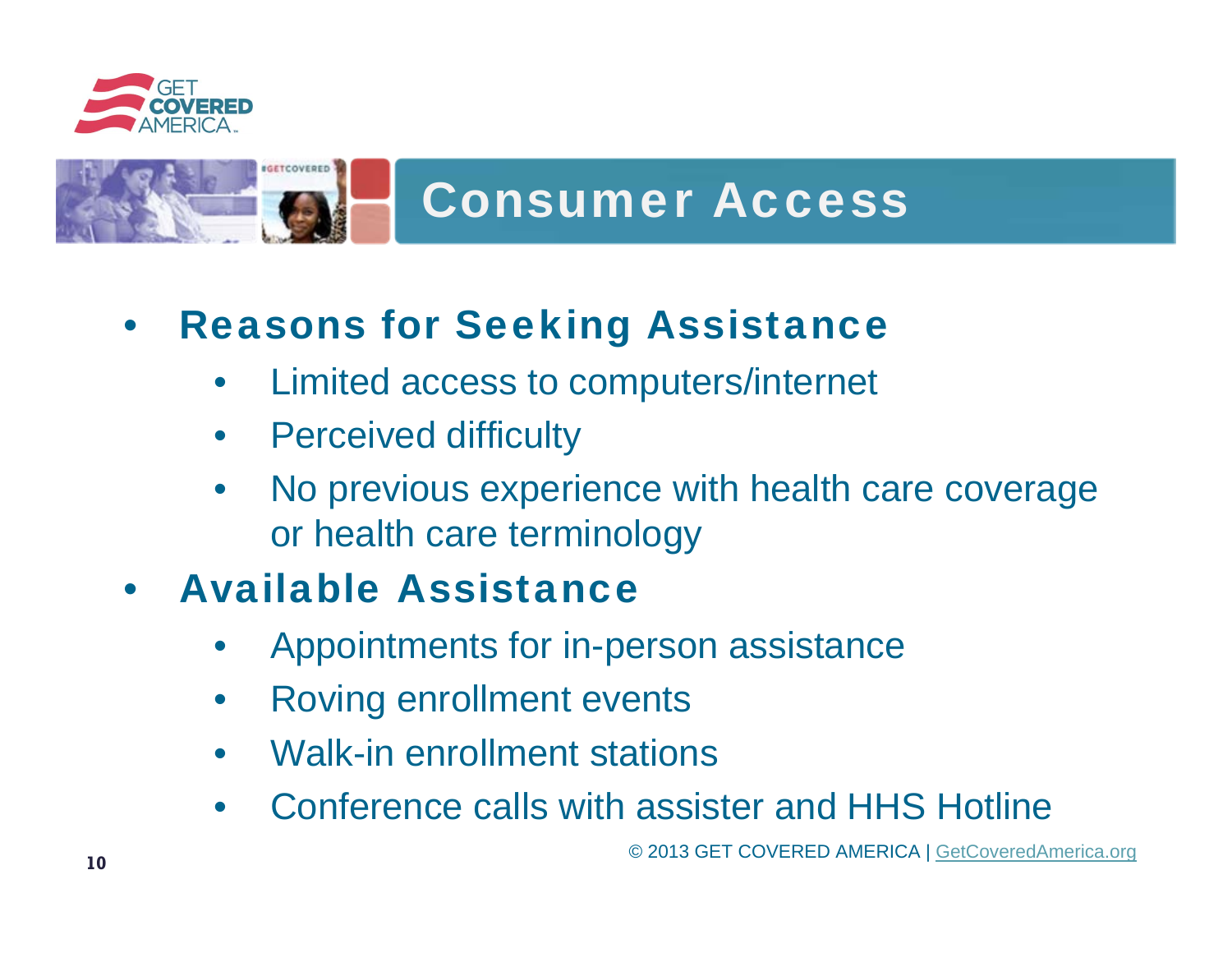



#### Partnerships –

- •Government Resources
- •Houses of Worship
- •Unions and Occupational Organizations
- •Medical Care Centers
- •Community Organizations
- •Colleges and Universities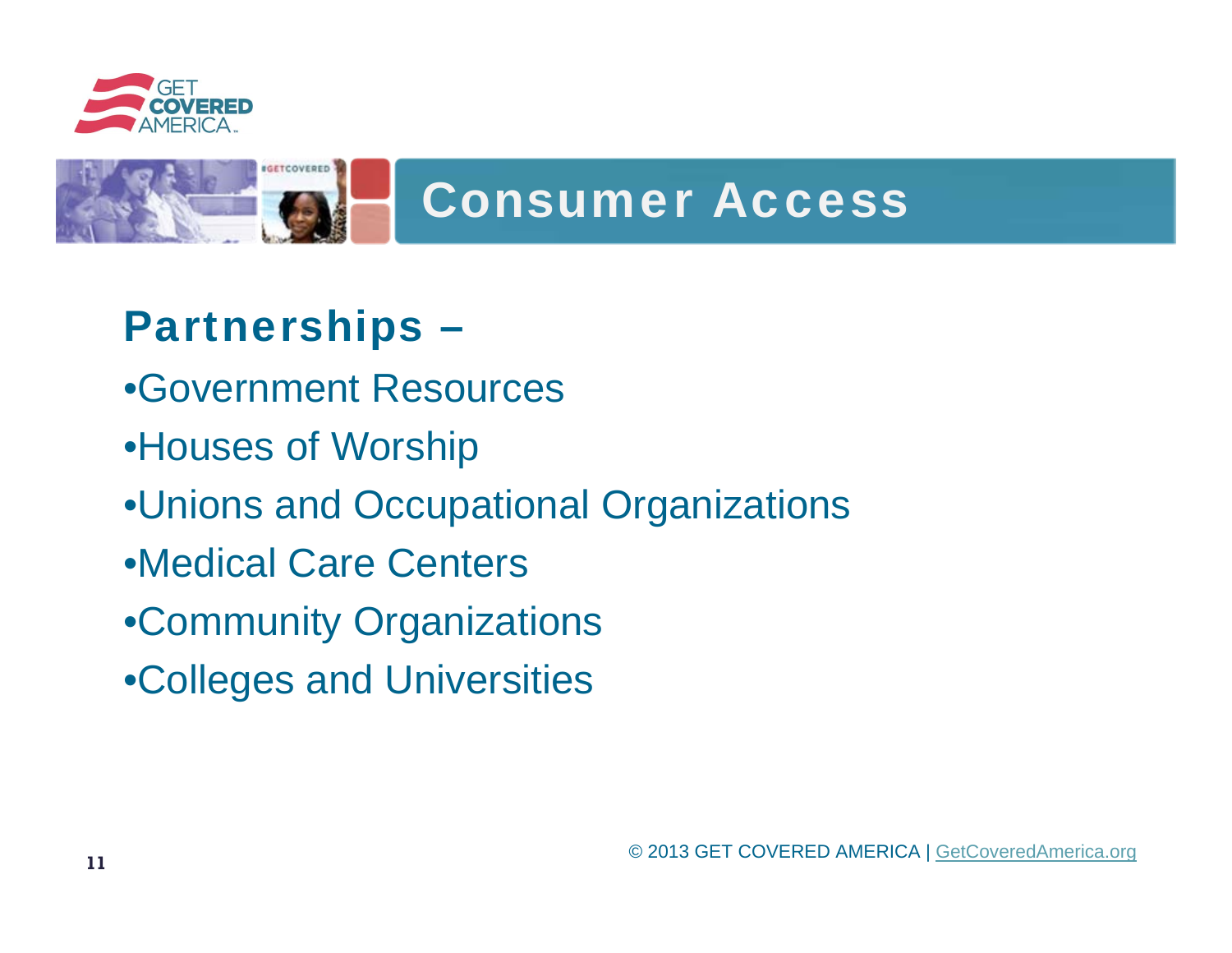

# Consumer Access

#### • City vs. Rural: Trends

- Greater access to local enrollment assistance in metropolitan areas
- Greater travel times in rural areas
- City vs. Rural: Approach
	- Stress remote access with rural areas combination of hotline and healthcare.gov
	- Point rural areas to available computer labs